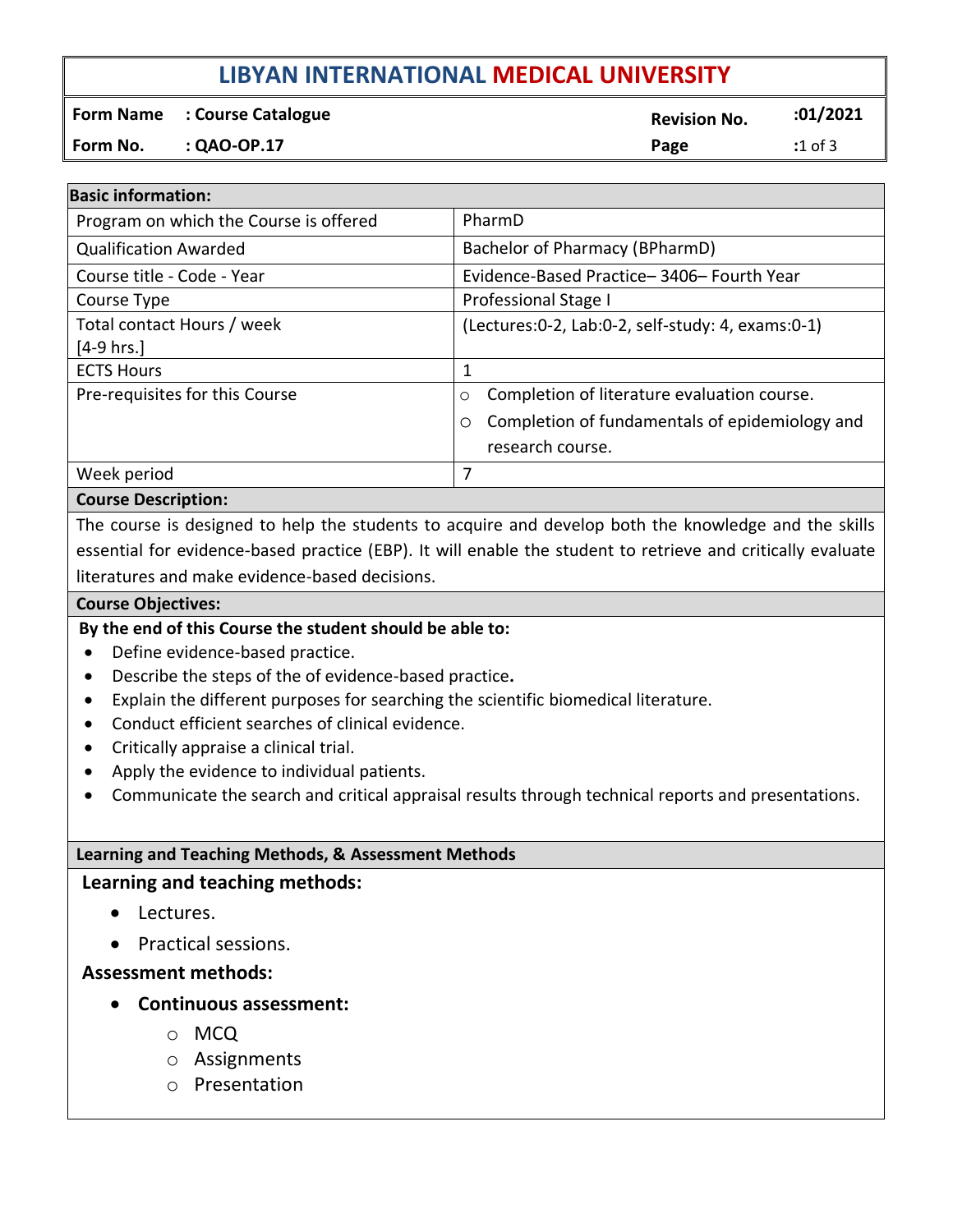# **LIBYAN INTERNATIONAL MEDICAL UNIVERSITY**

|          | <b>Form Name : Course Catalogue</b> | <b>Revision No.</b> | :01/2021  |
|----------|-------------------------------------|---------------------|-----------|
| Form No. | $: QAO-OP.17$                       | Page                | $:2$ of 3 |

| <b>Weighting of Assessment:</b>   |                                                                                    |  |  |  |
|-----------------------------------|------------------------------------------------------------------------------------|--|--|--|
| <b>Assessment</b>                 | Percentage (%)                                                                     |  |  |  |
| <b>MCQs</b><br>$\bullet$          | 10%                                                                                |  |  |  |
| <b>Practical session</b>          | 15%                                                                                |  |  |  |
| Assignment-1                      | 5%                                                                                 |  |  |  |
| Assignment-2                      | 5%                                                                                 |  |  |  |
| Assignment-3                      | 5%                                                                                 |  |  |  |
| Assignment-4                      | 10% (4% for the search method and 6% for<br>the critical appraisal)                |  |  |  |
| Assignment-5                      | 10% (4% for the search method and 6% for<br>the critical appraisal)                |  |  |  |
| Assignment-6                      | 10% (4% for the search method and 6% for<br>the critical appraisal)                |  |  |  |
| Assignment-7                      | 20% (6% for the search method and 14% for<br>the critical appraisal)               |  |  |  |
| Presentation (assignment 7)       | 10%                                                                                |  |  |  |
| <b>Total</b>                      | 100%                                                                               |  |  |  |
| <b>Assessment Schedule:</b>       |                                                                                    |  |  |  |
| <b>Continuous assessment:</b>     | <b>Throughout the year</b>                                                         |  |  |  |
| 3 Practical sessions<br>$\bullet$ | Week-1-3                                                                           |  |  |  |
| 6 Assignments                     | Weeks 1-6                                                                          |  |  |  |
| <b>MCQs test</b>                  | At the end of the 3 <sup>rd</sup> week                                             |  |  |  |
| <b>Final assessment:</b>          | Week-7                                                                             |  |  |  |
| 1 Assignment<br>$\bullet$         | Week-7                                                                             |  |  |  |
| 1 Presentation<br>$\bullet$       | Week-7                                                                             |  |  |  |
| <b>Examination Regulations:</b>   |                                                                                    |  |  |  |
| $\bullet$                         | If the student absenteeism is more than 25 % he/she cannot attempt the final exam. |  |  |  |

- The total required percentage to pass this course is at least 50 %
- For rest exam: the student will repeat the final assignment without presentation and that constitutes 70% of the total marks. The other 30% of the total marks will be calculated from student continuous assessment marks.

**List of textbooks and references:**

• **Course Notes:**